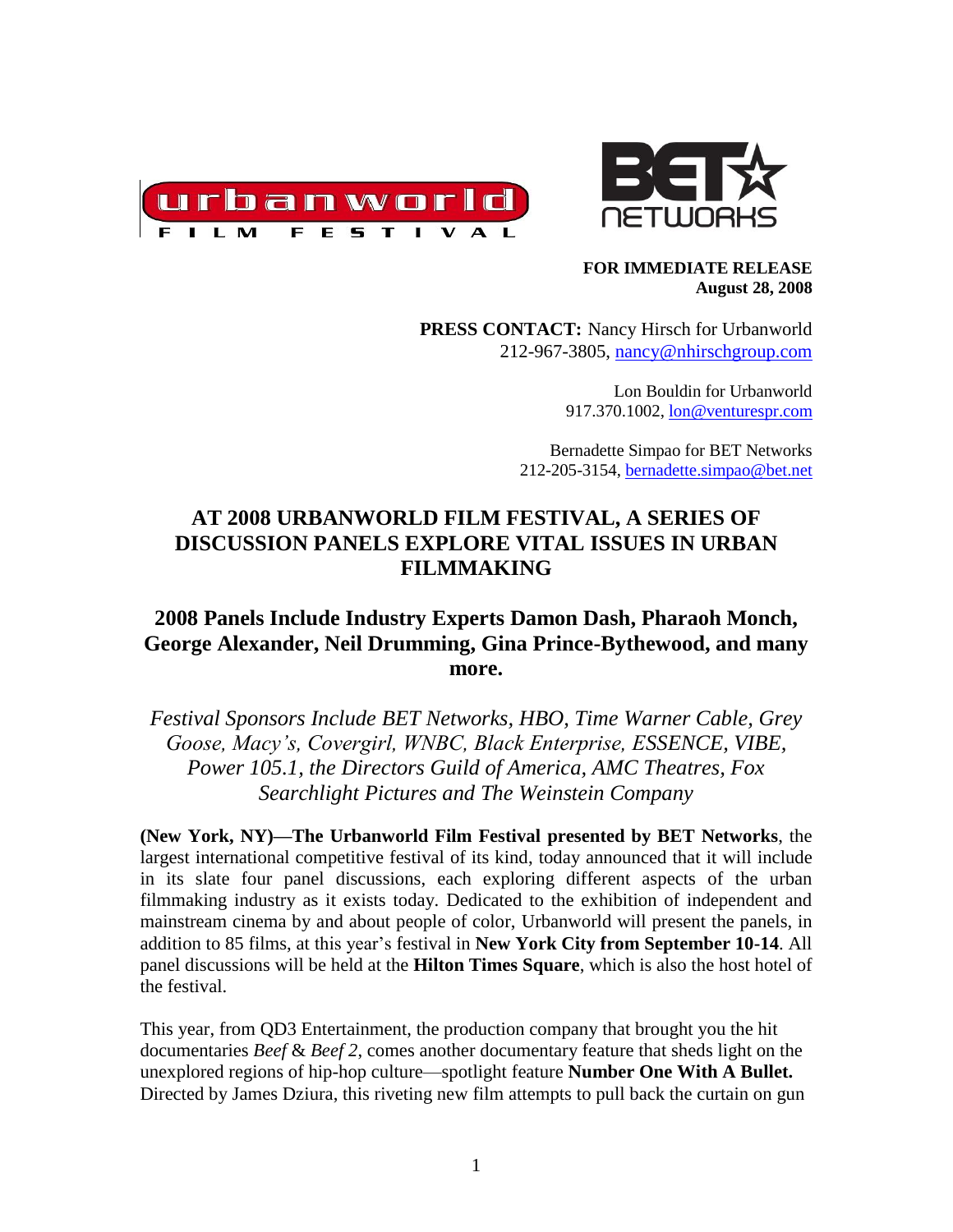violence in today's increasingly belligerent hip-hop landscape. Similarly, hip-hop star Pharaoh Monch and anti-violence activist Hezues R' will be featured panelists at **Stop The Violence**: **The Impact Of Media On Culture**, a panel discussion which touches on many of the same issues as his eye-opening new documentary. Hezues R' is the founder of **Guns 4 Cameras**, a non-profit organization that designed to get kids to give up their guns in exchange for video cameras. Likewise, Pharaoh Monch is the celebrity spokesperson for the organization. The program does not currently foster the exchange (due to legal limitations) but rather encourages the "choice", to inspire kids to make that decision for themselves, while providing them with the tools and resources to pursue production. The focus is to take something that destroys life out of their hands and replace it with something that creates life. Urbanworld founder Stacey Spikes says, "The panels at Urbanworld are an excellent way for emerging filmmakers to get access to experienced seasoned veterans. The panels are also a place to address issues that plague our communities like gun violence.‖ The **Stop The Violence** panel will also feature additional, though as of yet unannounced, celebrity talent from **#1 With A Bullet.** Together, film, panel, and non-profit organization will work to incite a productive dialogue about the danger of glorifying violence within minority art forms.

Panels 2 & 3, **The Anatomy Of A Film: Blackout Case Study** and **Succeeding In Today's Entertainment Business: A Producer's Perspective,** both discuss the challenges and rewards of producing independent urban cinema in this day and age. The **Anatomy Of A Film** panel uses a film from last year's Urbanworld Festival—the critically acclaimed indie **Blackout**—as an illustration of its theme. Finally, **ESSENCE Presents Black Women In Hollywood: The Inside Story**, will feature a number of panelists involved with the festival's special closing night screening, **The Secret Life Of Bees**. Director Gina Prince-Bythewood (*Love And Basketball***)**, actor Sophie Okonedo (*Hotel Rwanda*), and Fox Searchlight production executive Zola B. Mashariki will all take part in a constructive discussion about their journey as women of color in the filmed entertainment industry. Together, these four panel discussions serve to define the unique position that urban cinema occupies within the contemporary film industry, and in doing so, they emphasize Urbanworld's commitment to multicultural dialogue in the arts.

## **Panels at 2008 Urbanworld Film Festival Include:**

### **PANEL I**

### Thursday, September 11, 11:00am – 12:30pm **STOP THE VIOLENCE: THE CULTURAL IMPACT ON MEDIA**

In a world where media shapes perceptions and behavior, the pervasiveness of violence accessible to the youth population of today is alarming. This panel will examine the critical issues around the prevalence of violence in media and entertainment. With a focus on film, music, and television, the dialogue will explore the cultural impact of violence on communities of color, as well as discuss avenues for implementing more anti-violence messaging/images in the media.

### **PANELISTS:**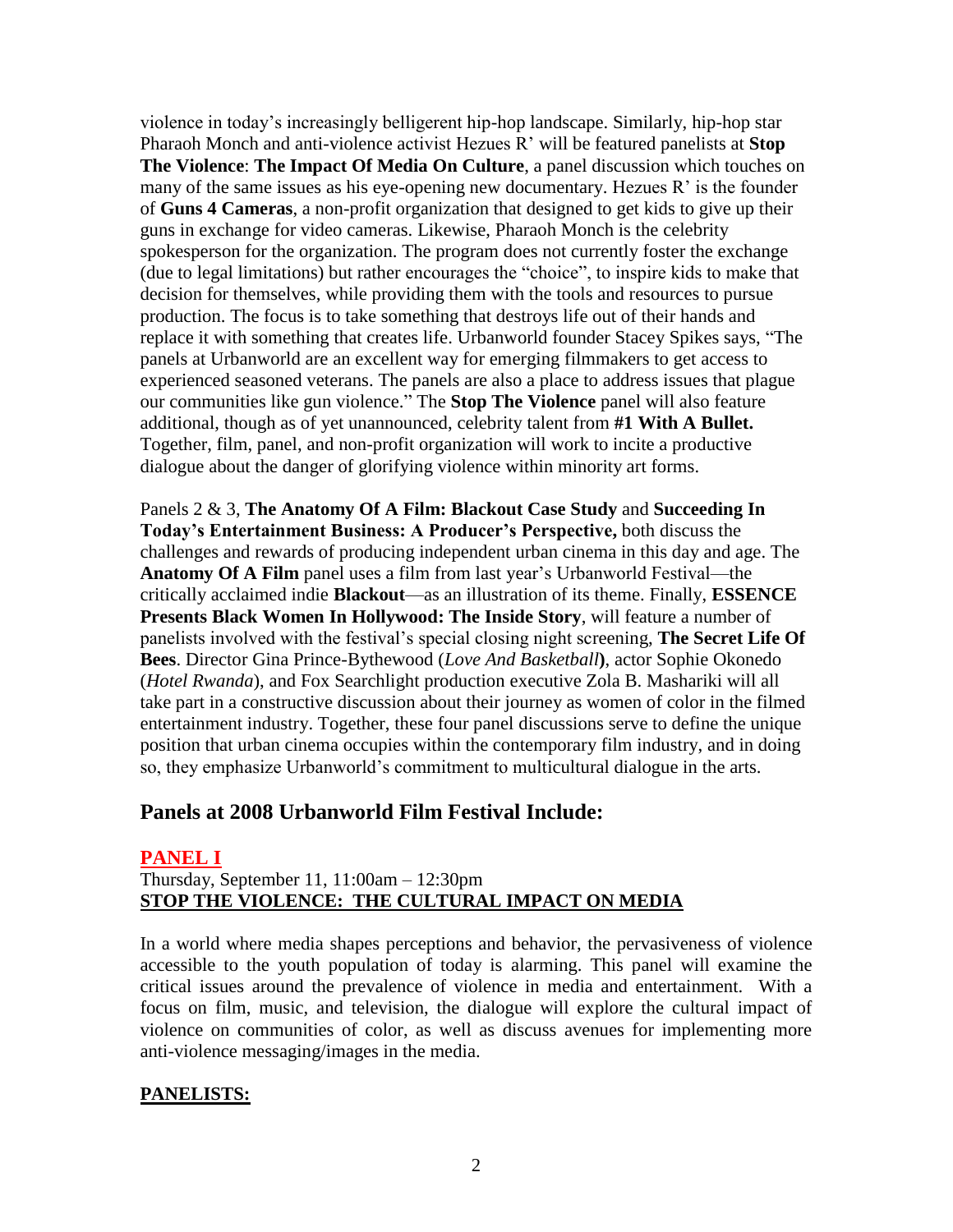**Moderator: George Alexander**—Author, Journalist, & Screenwriter **Pharaoh Monch**—Hip Hop Artist **Damon Dash**—Entrepreneur / Film Producer **Keith Brown**—SVP of News and Public Affairs for BET **Hezues R'**—Chairman, Eye On It Corporation & Founder, Guns 4 Cameras

### **PANEL II**

### Thursday, September 11, 3:30pm – 5:00pm **THE ANATOMY OF A FILM: BLACKOUT CASE STUDY**

In an unprecedented move at its 2007 festival, Urbanworld presented the independent project BLACKOUT as its opening night film. This panel will examine the holistic issues around filmmaking today, including script development, financing procurement, cost effective quality film production, talent outreach, and shopping/landing a solid distribution deal. Through a case study format, the discussion will seek to further empower today's filmmaker with new information and innovative thinking around how to successfully deliver content to the marketplace.

### **PANELISTS:**

**Moderator: George Alexander**—Author, Journalist, & Screenwriter **Judith Aidoo**—Entrepreneur / Investor / Producer **Constance Cribbs Knight—**VP of Home Entertainment & Content Acquisitions, BET **Jerry Lamothe—**Writer / Director / Producer **Debra Tate—**President, Unlimited Contracts, Inc. / Producer **Jamie Hector** – Actor (Blackout, The Wire)

### **PANEL III**

### Friday, September 12, 11:00am – 12:30pm **SUCCEEDING IN TODAY'S ENTERTAINMENT BUSINESS: A PRODUCER'S PERSPECTIVE**

This panel will examine the key issues in filmmaking today, with a nuanced lens, including an interactive dialogue around content development, raising money, assembling a crew, touring the festival circuit, and negotiating favorable distribution deals. Panel participants will aim to share experience, wisdom, and achievements, as well as common industry pitfalls, all in the effort to arm the emerging filmmaker community with the tools needed to be successful as content creators.

### **PANELISTS:**

**Moderator: Neil Drumming—**Journalist

**Eva Davis—**SVP, Acquisitions & Business Development, Warner Premiere **Brett Dismuke**—Acquisitions & Urban Programming, Image Entertainment **Lee Daniels—**Producer / Director, Lee Daniels Entertainment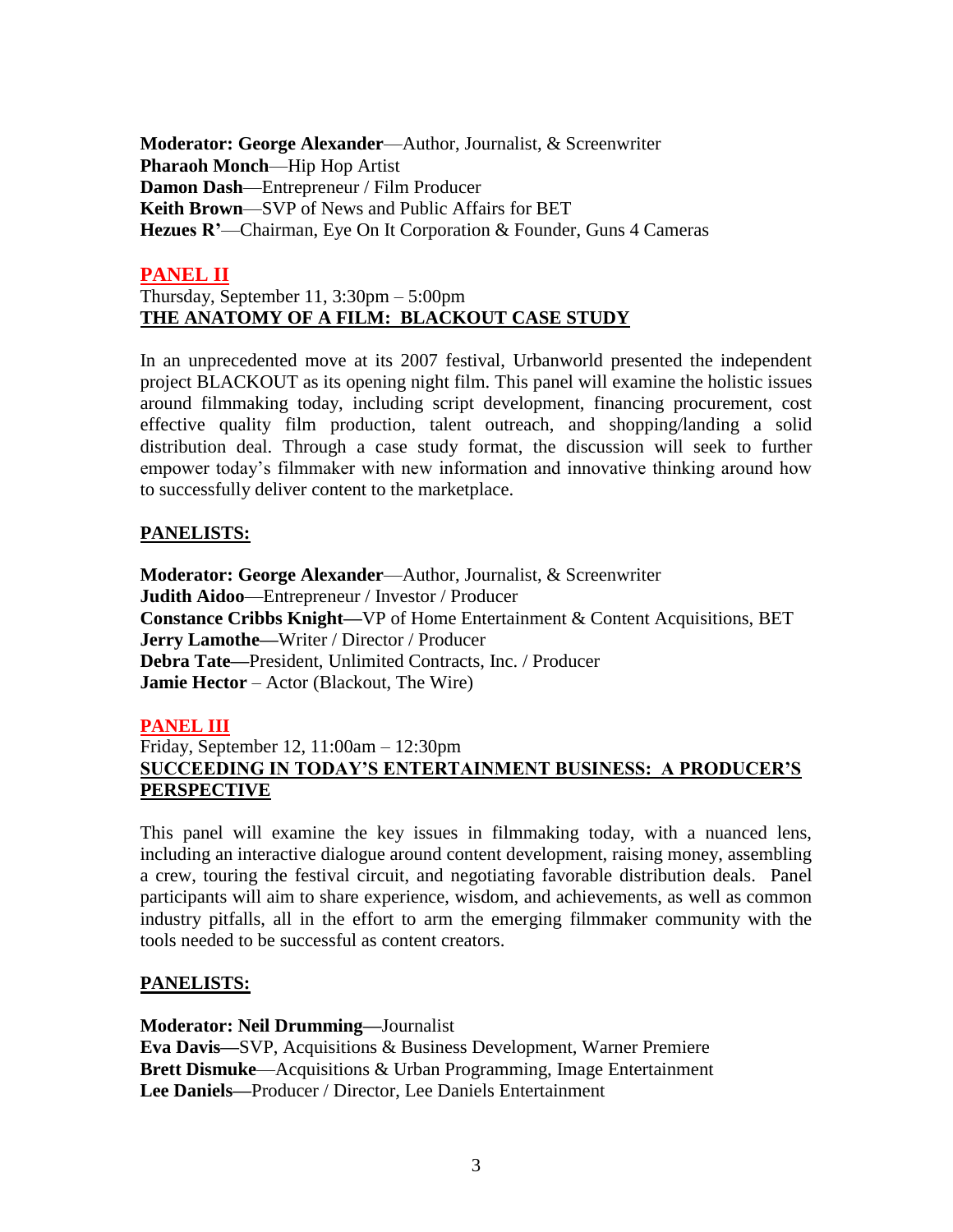#### **Charisse Nesbit—**Creative Executive, Lionsgate Films

#### **PANEL IV** Friday, September 12, 3:30pm – 5:00pm **ESSENCE PRESENTS BLACK WOMEN IN HOLLYWOOD: THE INSIDE STORY**

This ESSENCE-hosted panel will welcome a powerhouse roster of successful women who have all played a role in shaping the progression of Black cinema, and will continue to do so. This dialogue will include diverse perspectives from industry veterans and breakthrough talents, lauding great accomplishments, lessons learned, other women to watch, innovative paths to success and what fuels the unrelenting passion that drives these women to take risks and persevere.

### **PANELISTS:**

**Moderator: Cori Murray—**Entertainment Director, ESSENCE Magazine **Suzanne de Passe—**CEO, de Passe Entertainment Group, LLC **Zola B. Mashariki—**SVP, Production, Fox Searchlight Pictures **Gina Prince-Bythewood—**Screenwriter / Director **Sophie Okenedo—**Actor

#### **ABOUT THE 2008 URBANWORLD FILM FESTIVAL:**

Beginning this year, BET Networks has signed on for a three-year strategic partnership to present the **Urbanworld Film Festival.** The unique partnership, strengthened by BET's position as the leading media and entertainment provider for African Americans and consumers of Black culture, will further establish the festival as one of the world's largest competitive film festivals designed to redefine and enhance the roles of multicultural constituents in contemporary cinema.

### **ABOUT MACY'S AND FILM MEETS FASHION:**

This year, Macy's, a proud sponsor of Urbanworld, will continue its season-long 150th birthday celebration by bringing the Macy's Red Star experience to the film festival at the Closing Night After-Party. Film Meets Fashion will be a monumental fashion retrospective chronicling the last 40 years of iconic film and the role fashion has played in its scope. Martine Reardon, a Macy's executive, says, "As a company that ‗curates' fashion for our customers across the country, we are honored to join Urbanworld and BET in a presentation of the dynamic intersection of pop culture, fashion and film."

#### **ABOUT BET NETWORKS:**

BET Networks, a division of Viacom Inc. (NYSE: VIA, VIA.B), is the nation's leading provider of quality entertainment, music, news and public affairs television programming